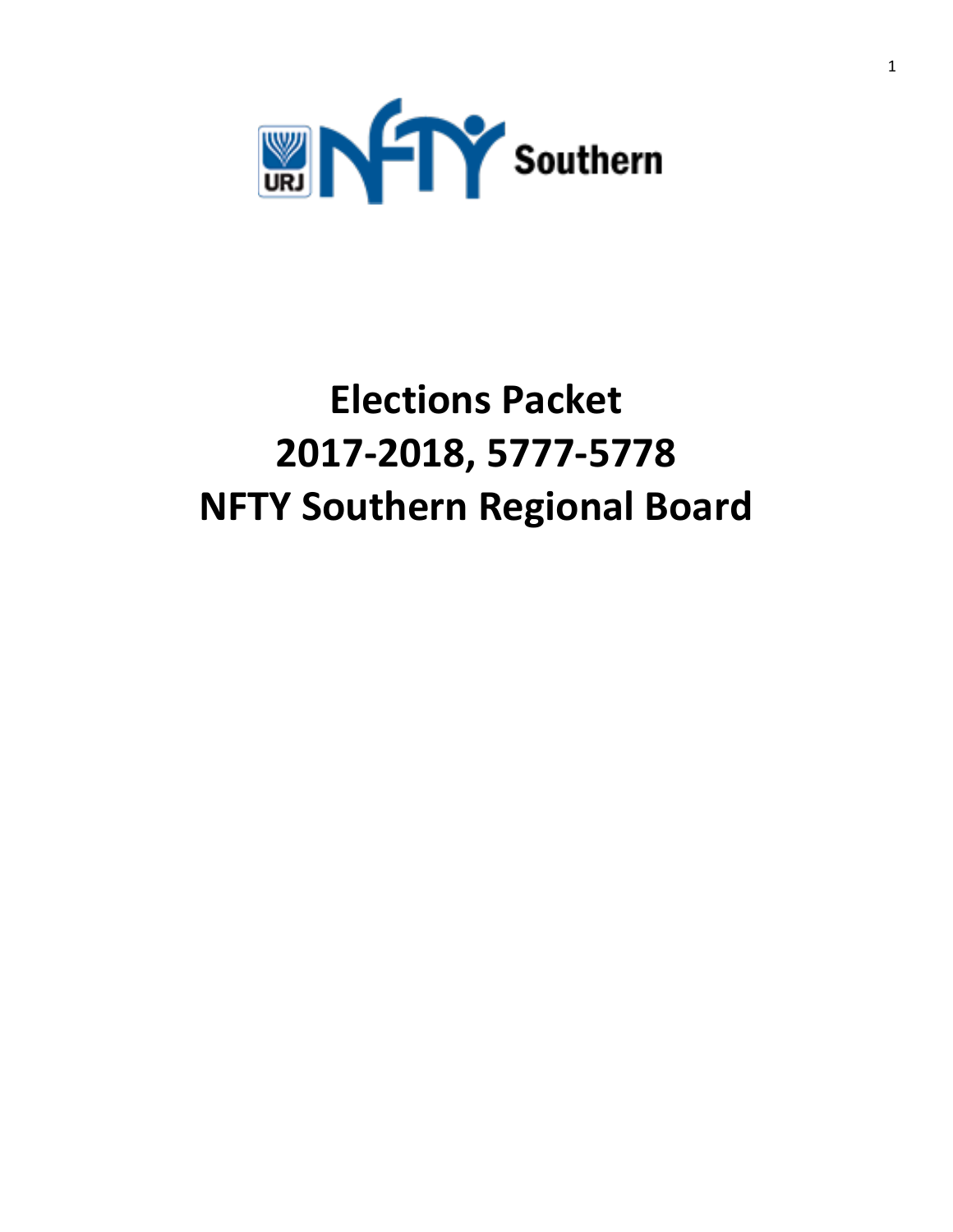### **Table of Contents:**

| Letter to Candidate from NFTY Southern Regional Advisor            | Page 3      |
|--------------------------------------------------------------------|-------------|
| Letter to Parent(s) from NFTY Southern Regional Advisor            | Page 4      |
| NFTY Southern Regional Board Candidate Declaration Form            | Page 5      |
| NFTY Southern Regional Board Brit Avodah                           | Page 6      |
| NFTY Southern Regional Board Elections Procedures and Expectations | Page 7      |
| <b>Parent Certification Form</b>                                   | Page 8      |
| <b>Advisor Certification Form</b>                                  | Page 9      |
| <b>Rabbinic Certification Form</b>                                 | Page 10     |
| <b>Outline of Duties and Responsibilities</b>                      | Pages 11-13 |
| <b>Platform Packet Guidelines</b>                                  | Page 14     |
| <b>Speech Guidelines</b>                                           | Page 14     |
| Intent to Run Checklist                                            | Page 14     |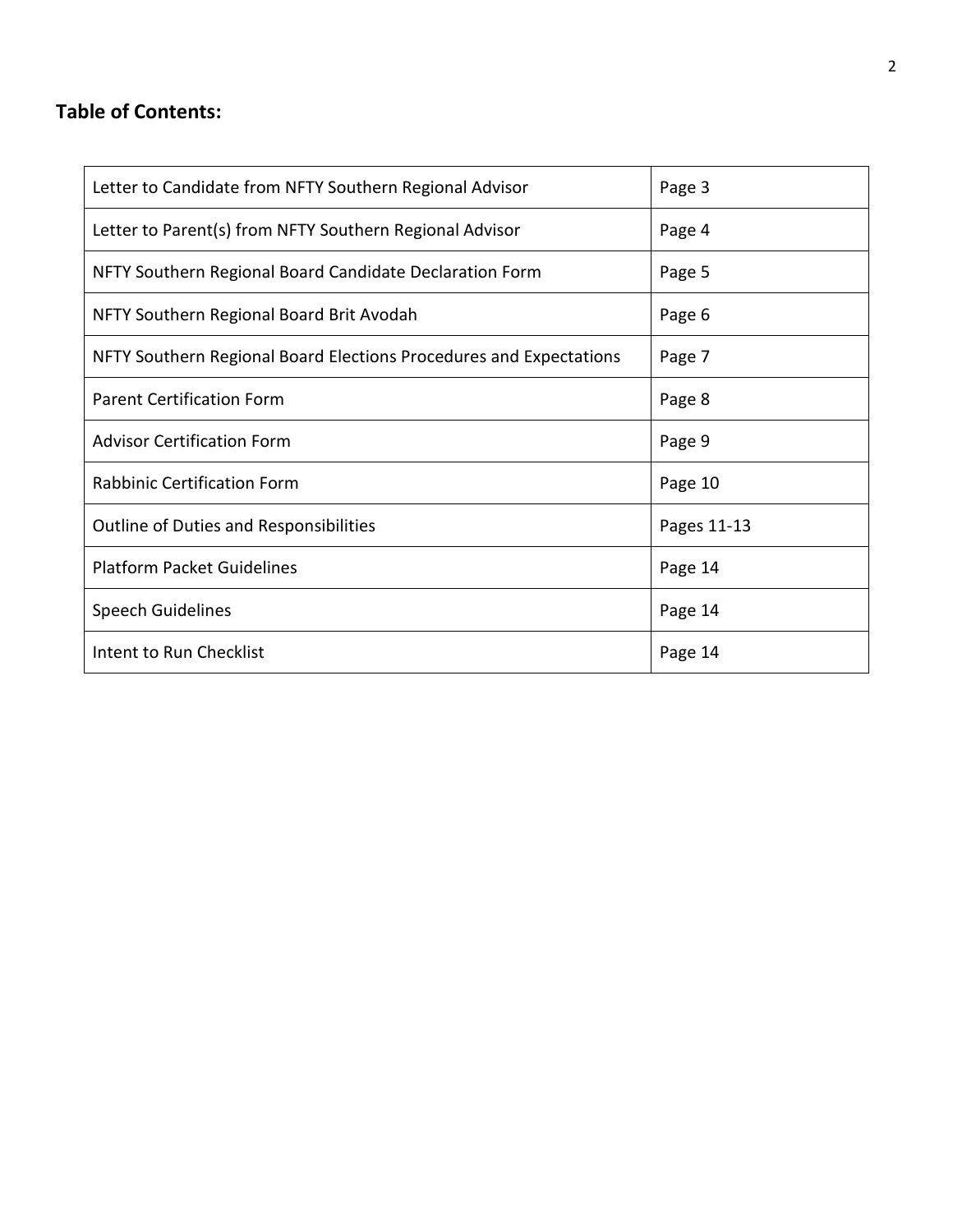

February 28<sup>th</sup>, 2017

Dear Candidate,

Mazel Tov on your decision to run for a regional board position! We appreciate your enthusiasm and are excited that the future of NFTY Southern lies in the hands of such strong leaders. In order for you to run for office, there are a number of things that you must complete. This package includes all the information regarding your candidacy, including:

- Candidate Declaration Form
- NFTY Southern Brit Avodah (Work Covenant)
- Elections Procedures and Expectations
- Parental, Advisor, and Rabbinic Certification Forms
- Duties and responsibilities of all board members and each position, as outlined in the NFTY Southern Constitution
- Guidelines for writing your Platform Packet
- Guidelines and requirements for Speeches
- Regional Board Intent to Run Checklist

As an executive position honors you, you must honor the position. It is important that you understand the duties and obligations associated with the NFTY Southern Regional Board. Please read over the enclosed job descriptions carefully so that you can be sure that your interests and abilities suit the position that you are considering. The current board members and I are happy to answer any questions and further discuss the experience of being on board with you.

In order to officially run for office, you must do two things:

- 1) Notify Becci Jacobs, NFTY Southern Regional Advisor, of your intent to run by Monday, March  $13<sup>th</sup>$ , 2017. You can simply emai[l bajacobs@urj.org](mailto:bajacobs@urj.org) to share what position you plan to run for.
- 2) Submit all candidacy materials **NO LATER THAN 11:59PM on Monday, March 20th, 2017.** All materials should be submitted via email t[o bajacobs@urj.org.](mailto:bajacobs@urj.org) If you are not able to scan and email these items, please contact Becci Jacobs as soon as possible to determine an alternate plan.

All candidates must have declared their candidacy by this time – no candidates will be permitted to run after March 20<sup>th</sup>. Elections will be held at NFTY Southern Spring Conclave in New Orleans, LA on March 24-26<sup>th</sup>. It is strongly encouraged that all who are running for board are in attendance at this event. You can [register for the event here!](https://southern.nfty.org/event/nfty-so-spring-conclave/?event_date=2017-03-24)

Again, please know how excited we are to hear of your interest in serving as a member of the 2017-2018 NFTY Southern Regional Board! Please don't hesitate to contact me or a member of the outgoing board with any questions.

L'Shalom, Becci Jacobs NFTY Southern Regional Advisor Assistant Director, URJ Henry S. Jacobs Camp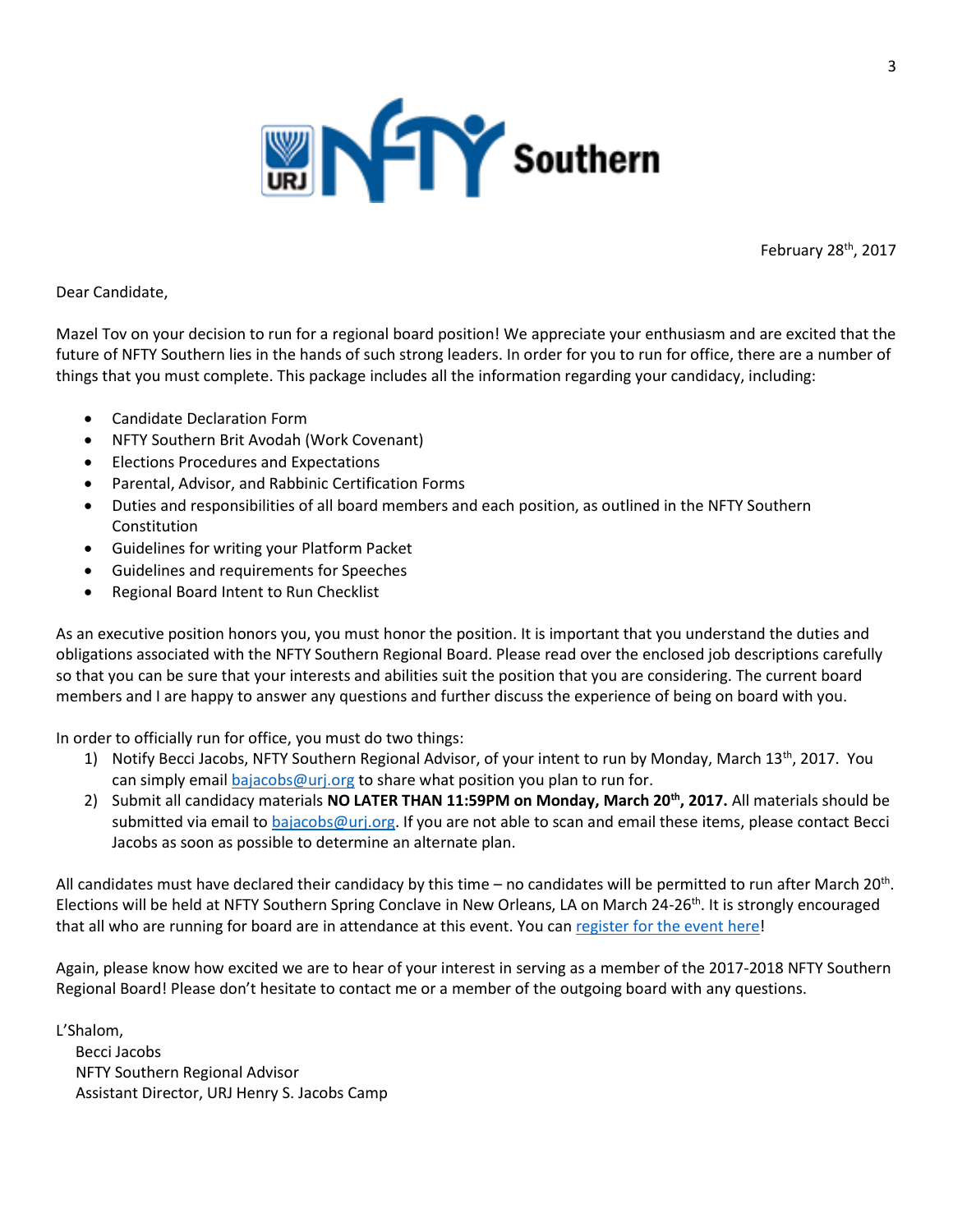

February 28<sup>th</sup>, 2017

Dear NFTY Southern Parent,

Mazel Tov on your child's interest in running for a position on the NFTY Southern Regional Board! We are thrilled that your son or daughter feels dedicated to a Jewish youth organization and wants to explore their leadership potential.

I hope he or she has taken time to discuss this decision with you. Serving on the NFTY Southern Regional Board is a big commitment, and it is very important that you and your teen are aware of the responsibilities associated with serving on the regional board. Some teens find it difficult to balance regional board with other extra-curricular activities, while others develop stronger time management skills when juggling multiple things. Please know that family and school requirements will always be a top priority to our board members.

In this packet, you will find important documents for you and your son or daughter to review, including:

- Candidate Declaration Form
- NFTY Southern Brit Avodah (Work Covenant)
- Elections Procedures and Expectations
- Parental, Advisor, and Rabbinic Certification Forms
- Duties and responsibilities of all board members and each position, as outlined in the NFTY Southern Constitution
- Guidelines for writing your Platform Packet
- Guidelines and requirements for Speeches
- Regional Board Intent to Run Checklist

While holding a NFTY Southern Regional Board position is a big commitment, it is also an extremely rewarding experience. Your teen will serve as a role model and leader among their peers, as well as play an important role in shaping the future of NFTY Southern. Your teen will undoubtedly grow from this experience, both individually and as part of a team. This is an exciting opportunity for him or her to learn and develop leadership skills, time management, teamwork, and communication – all while creating wonderful memories and a lasting impact on our region. I commend your teen for making the decision to run for board!

If you have any questions regarding positions on board, please feel free to call me at 601-721-4294 or email me at [bajacobs@urj.org.](mailto:bajacobs@urj.org) I look forward to keeping communication open with the parents of our regional board members.

L'Shalom,

 Becci Jacobs NFTY Southern Regional Advisor Assistant Director, URJ Henry S. Jacobs Camp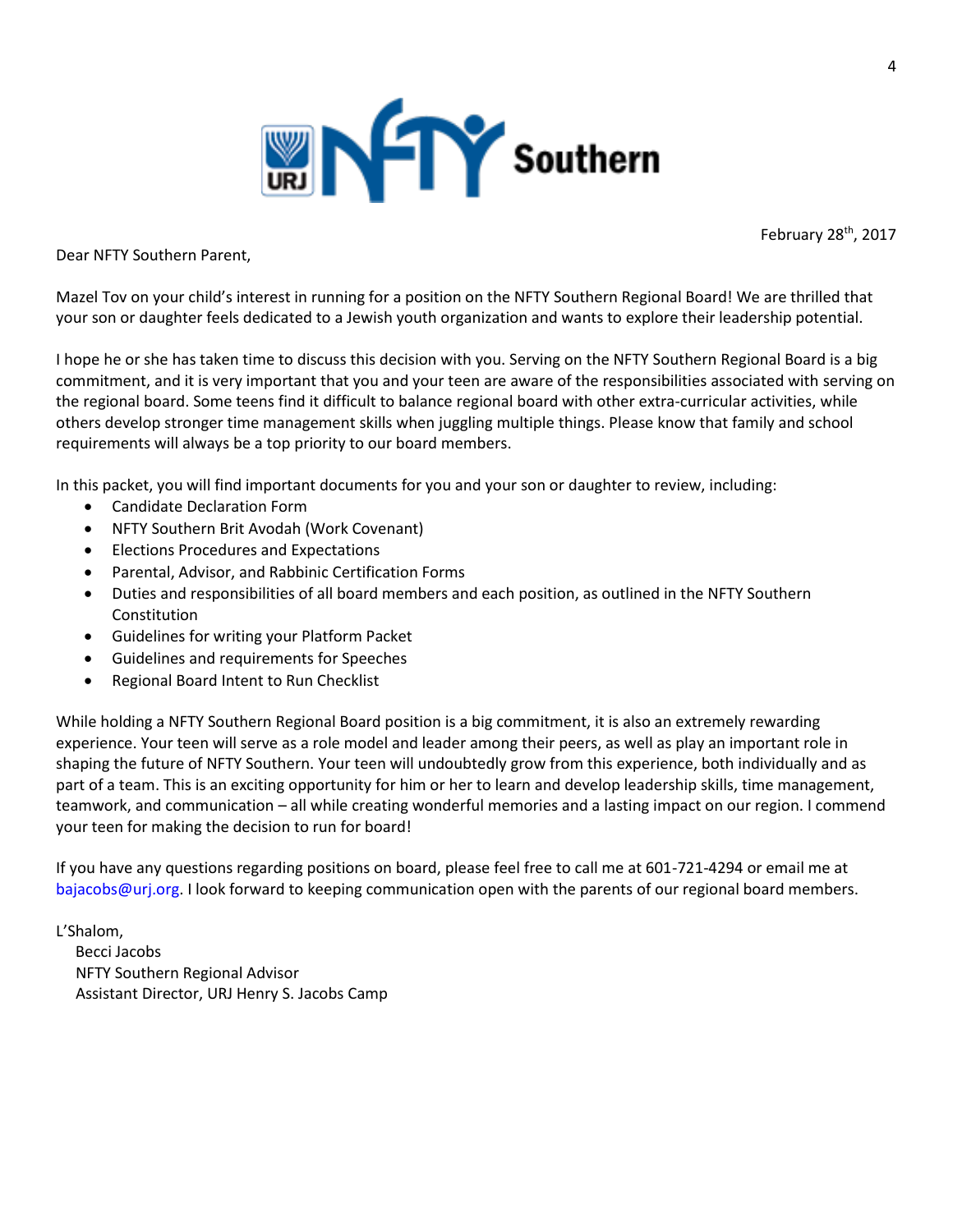# **2017-2018 NFTY Southern Regional Board Candidate Declaration Form**

I, Let a Long the moving the clare my intent to run for the NFTY Southern Regional Board for the 1 2017-2018 school year. I certify that I have read the duties and responsibilities of this position, as outlined in the NFTY Southern Constitution, and I understand that I will be expected to perform all of these duties to the best of my abilities.

I further certify that I have read and fully understand the process of elections for NFTY Southern and promise to abide by these expectations. Should I have any questions regarding the election and/or candidacy process, I understand that I am free to contact the NFTY Southern Regional Advisor.

I certify that I am a member in good standing of \_\_\_\_\_\_\_\_\_\_\_\_\_\_\_\_\_\_\_\_\_\_\_(URJ congregation) and \_\_\_\_\_\_\_\_\_\_\_\_\_\_\_ (TYG). I certify that I have discussed the decision to run for regional board with my parent(s), TYG advisor, and Rabbi, as indicated by their signatures of support on the following certification forms. *I also certify that I have spoken with the NFTY Southern Regional Advisor, Becci Jacobs, regarding my decision to run for NFTY Southern Regional Board.*

I declare myself a candidate for the position of \_\_\_\_\_\_\_\_\_\_\_\_\_\_\_\_\_\_\_\_\_\_\_\_\_\_ on the 2017-2018 NFTY Southern Regional Board. I understand that serving on board is an exciting, rewarding, and educational experience. If elected, I will accept the full scope of responsibilities expected of me as a leader in the region as outlined in the NFTY Southern Constitution and NFTY Southern Brit Avodah. If elected, these documents will serve as a contract between myself and the region that I will uphold my duties as a regional board member.

|  | Cell Phone: ( <u>____) _____</u> _____________ Email: ________________________________ |  |
|--|----------------------------------------------------------------------------------------|--|
|  |                                                                                        |  |
|  |                                                                                        |  |
|  |                                                                                        |  |
|  |                                                                                        |  |
|  |                                                                                        |  |
|  |                                                                                        |  |

Signature of Candidate: <br>
and the contract of Candidate:  $\Box$  and  $\Box$  Date:  $\Box$  Date: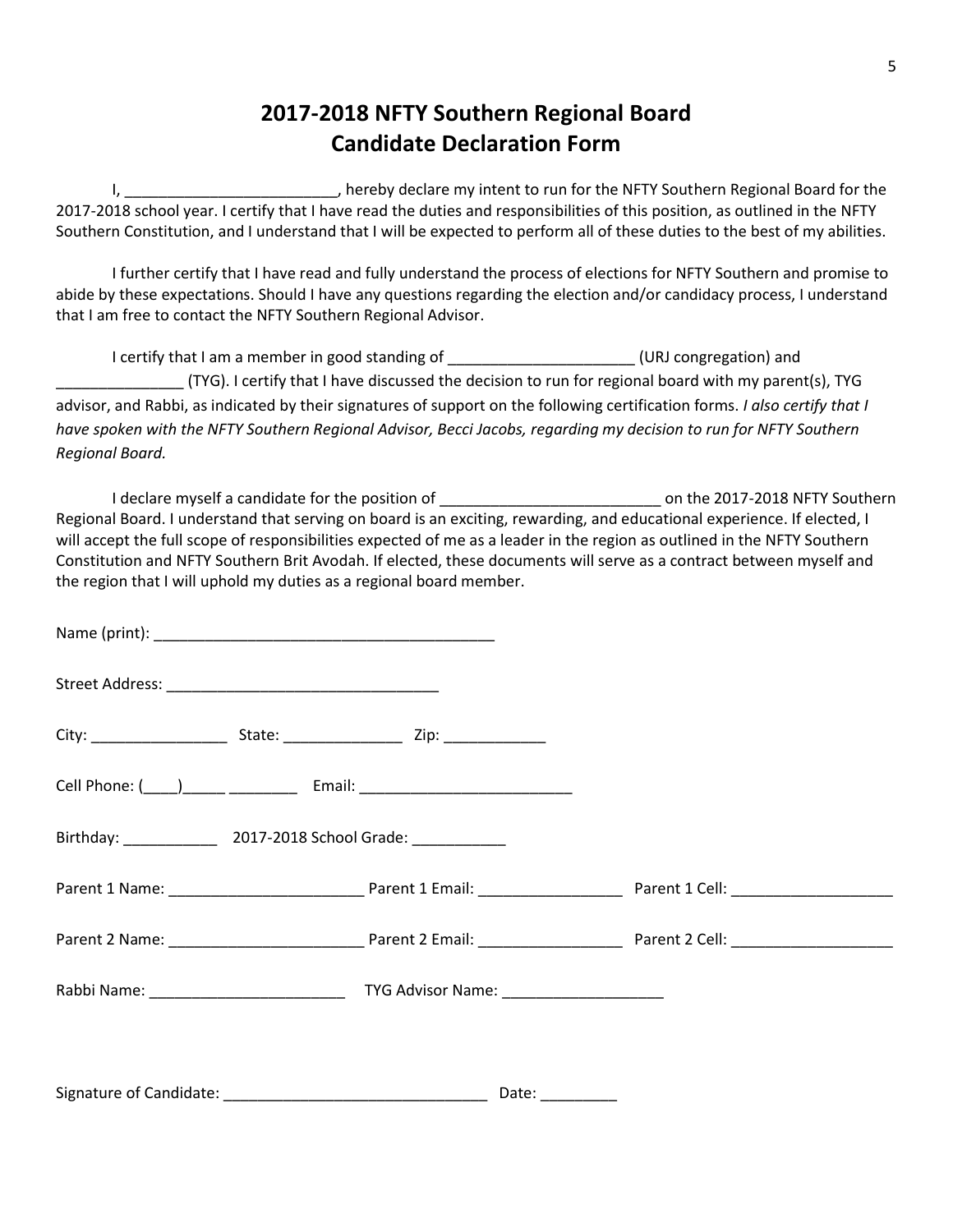# **2017-2018 NFTY Southern Regional Board Brit Avodah (Work Covenant)**

### *"It is not the position that honors the person, but rather the person that honors the position." – Taanit 21b*

Being elected to the NFTY Southern Regional Board presents an incredible opportunity. You will have a powerful influence on a community of Southern Jewish teenagers. As a leader of NFTY Southern, you set the example for fellow NFTYites through your involvement and conduct. Not only do you represent the teens of our region, but you represent over 500 Temple Youth Groups across North America, including the one from which you began your journey of leadership in NFTY. It is crucial that you understand that each board member is responsible not only for his/her particular job, but also for building a strong, working, supportive team of regional officers.

### **General Expectations of Regional Board Members**

**Role Model:** Recognize that the members of NFTY Southern look to you to set an example. Be aware of your behavior and attitude at all times, even when you are not actively leading. Lead by example. Never ask someone to do something that you would not be willing to do yourself. Realize that all eyes are always on you. You will be expected to uphold the NFTY Brit Kehillah, Code of Conduct, at all times.

**Approachability:** Board members need to be approachable at all times, and NFTY Southerners should know how to reach you. At events, it is easy to spend your free time with your friends, but it is important to remember that you now represent all of NFTY Southern, and everyone should have access to you. There are always new people to meet and get to know, and the Regional Board must set the example of welcoming new teens to NFTY Southern events.

**Attendance:** You are expected to attend all NFTY Southern regional events: Leadership Training Institute, Fall Conclave, Winter Kallah, Junior Youth Group Kallah, and Spring Conclave. School will always be your first priority, but you should understand the travel requirements associated with being on board. Should you have a conflict with a scheduled regional event, you must notify the regional advisor as soon as possible to determine a plan for your involvement. Please know that when you run for a position on the NFTY Southern Regional Board, you are making a commitment to make NFTY Southern your primary extra-curricular activity. In addition to attending all regional events, NFTY Southern Regional Board members are expected to remain active members of their TYGs as ex officio officers, as well as participate in North American NFTY events (NFTY Mechina and NFTY Veida).

**Communication:** It is expected that you will maintain an open line of communication with your fellow board members, the Regional Advisor, your TYG network, and the TYG advisors in the region.

Because of your personal leadership skills and strong commitment to Reform Judaism, you are taking a large step towards becoming a leader of your peers in NFTY Southern. This wonderful experience comes with a tremendous amount of responsibility. In addition to the above requirements, it is expected that the specific constitutional job requirements pertaining to your position will be maintained throughout your term in office.

*I am fully aware of the expectations placed upon the NFTY Southern Regional Board members and commit to the terms of this Brit Avodah if elected to the 2017-2018 Regional Board. I understand that if I cannot fulfill the terms of this Brit, I will forfeit my positon.* 

| Candidate's Signature: | Date: |
|------------------------|-------|
|------------------------|-------|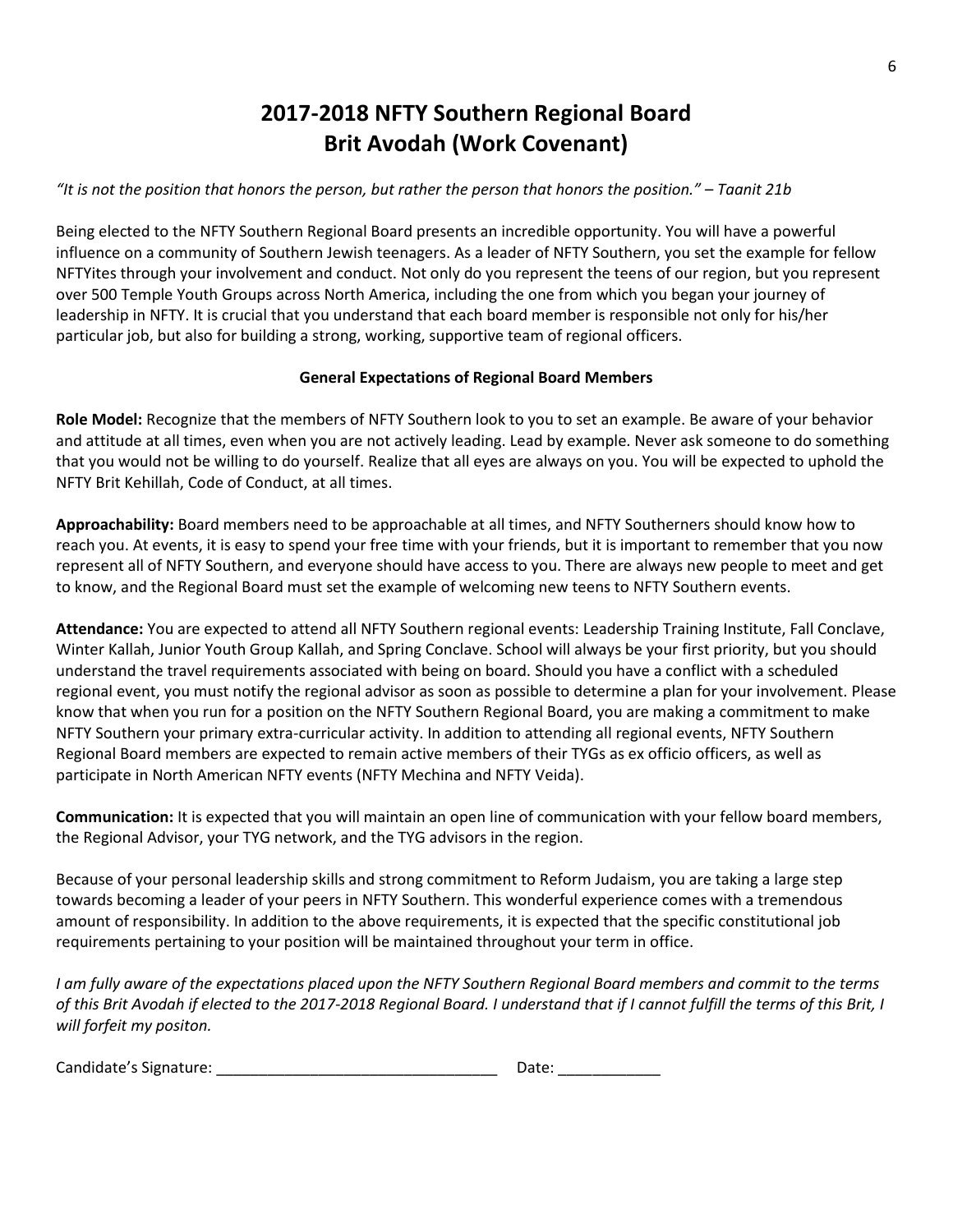# **2017-2018 NFTY Southern Regional Board Elections Procedures and Expectations**

### **Prior to Spring Conclave:**

Each candidates must submit all paperwork to Becci Jacobs [\(bajacobs@urj.org\)](mailto:bajacobs@urj.org) by 11:59pm on Monday, March 20<sup>th</sup>. All candidates must prepare and submit their Platform Packet by this date as well. Each candidate must prepare a speech to be given at Spring Conclave, March 24-26<sup>th</sup> in New Orleans, LA. Detailed instructions for Platform Packets and Speeches are included in this packet.

#### **At Spring Conclave:**

Each candidate will present the region with a speech and participate in Meet the Candidates, an opportunity for NFTYites to meet in small groups with each candidate to ask them questions about their platform packet and their vision for their position. Following speeches and Meet the Candidates, teens will be given the opportunity to vote with a secret ballot. The candidate who receives a majority of the votes (50% + 1) will be elected.

#### **Expectations:**

- Campaigning in **no way, shape, or form** will be allowed. Campaigning is any communication with NFTYites with the intention of swaying or confirming votes. This includes: using social media (Facebook, Twitter, Instagram, etc.) to promote a candidate and/or their platform, distributing elections materials (such as your Platform Packet) directly to other NFTYites prior to Spring Conclave, or any inappropriate or negative material about any other candidate.
- Any evidence of campaigning either by candidate or by supporters will result in disqualification from candidacy. If you are unsure if you may do something, please check with Becci Jacobs in advance.
- No nominations will be accepted from the floor the day of elections. All interested candidates must submit materials by 11:59pm on March  $20^{th}$  – no exceptions.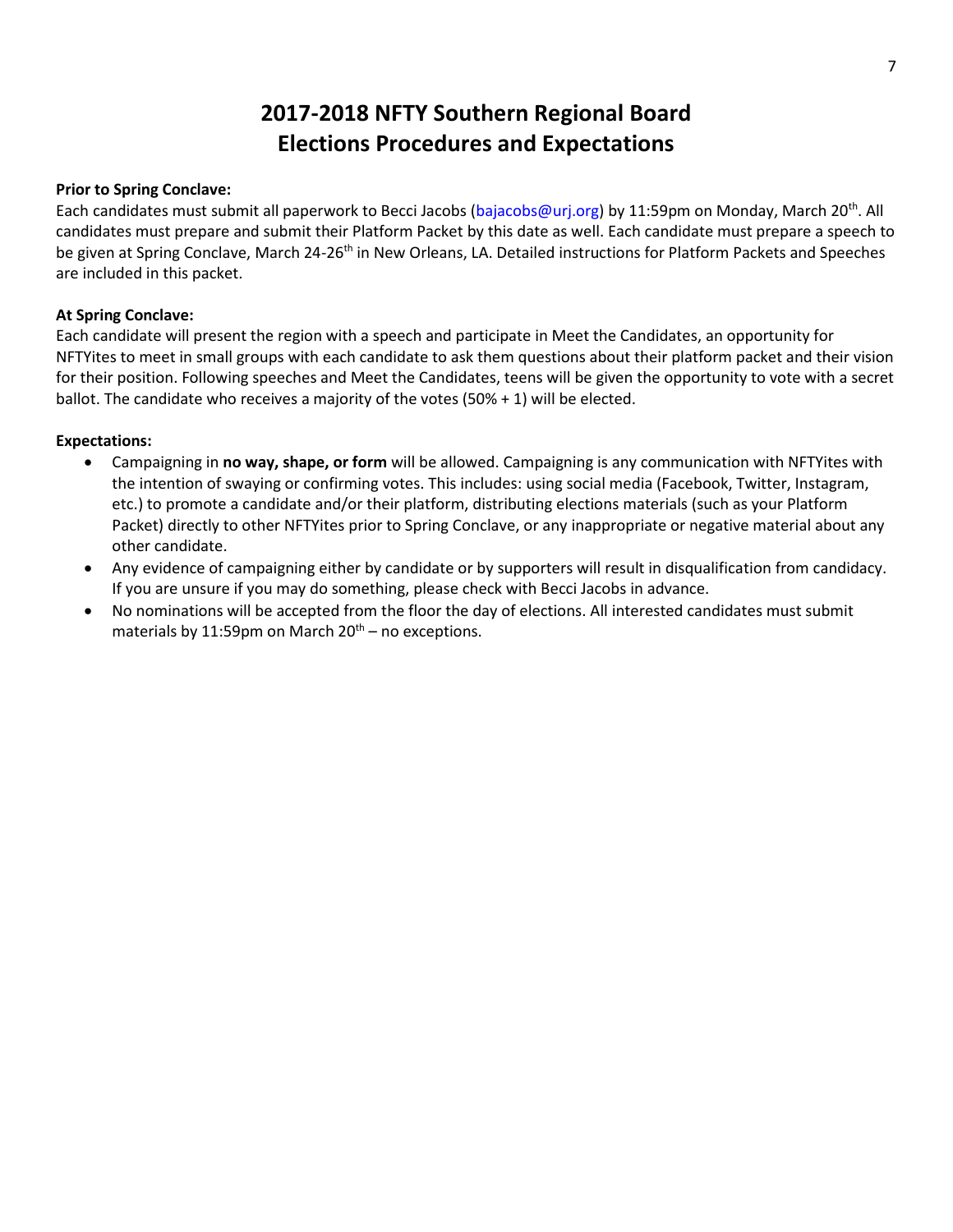# **2017-2018 NFTY Southern Regional Board Parental Certification Forms**

Name: The condidate For:  $\blacksquare$ 

Dear Parent,

Your child has expressed interest in running for a position on the 2017-2018 NFTY Southern Regional Board. This is a great responsibility, and we request that you carefully read the contents of this package to understand the duties associated with serving on the Regional Board. Once you have read through this information, **please talk with your teen and discuss this exciting opportunity.** 

\_\_\_\_\_\_\_\_\_\_\_\_\_\_\_\_\_\_\_\_\_\_\_\_\_\_\_\_\_\_\_\_\_\_\_\_\_\_\_\_\_\_\_\_\_\_\_\_\_\_\_\_\_\_\_\_\_\_\_\_\_\_\_\_\_\_\_\_\_\_\_\_\_\_\_\_\_\_\_\_\_\_\_\_\_\_\_\_\_\_\_\_\_\_\_\_\_\_

\_\_\_\_\_\_\_\_\_\_\_\_\_\_\_\_\_\_\_\_\_\_\_\_\_\_\_\_\_\_\_\_\_\_\_\_\_\_\_\_\_\_\_\_\_\_\_\_\_\_\_\_\_\_\_\_\_\_\_\_\_\_\_\_\_\_\_\_\_\_\_\_\_\_\_\_\_\_\_\_\_\_\_\_\_\_\_\_\_\_\_\_\_\_\_\_\_\_

\_\_\_\_\_\_\_\_\_\_\_\_\_\_\_\_\_\_\_\_\_\_\_\_\_\_\_\_\_\_\_\_\_\_\_\_\_\_\_\_\_\_\_\_\_\_\_\_\_\_\_\_\_\_\_\_\_\_\_\_\_\_\_\_\_\_\_\_\_\_\_\_\_\_\_\_\_\_\_\_\_\_\_\_\_\_\_\_\_\_\_\_\_\_\_\_\_\_

\_\_\_\_\_\_\_\_\_\_\_\_\_\_\_\_\_\_\_\_\_\_\_\_\_\_\_\_\_\_\_\_\_\_\_\_\_\_\_\_\_\_\_\_\_\_\_\_\_\_\_\_\_\_\_\_\_\_\_\_\_\_\_\_\_\_\_\_\_\_\_\_\_\_\_\_\_\_\_\_\_\_\_\_\_\_\_\_\_\_\_\_\_\_\_\_\_\_

\_\_\_\_\_\_\_\_\_\_\_\_\_\_\_\_\_\_\_\_\_\_\_\_\_\_\_\_\_\_\_\_\_\_\_\_\_\_\_\_\_\_\_\_\_\_\_\_\_\_\_\_\_\_\_\_\_\_\_\_\_\_\_\_\_\_\_\_\_\_\_\_\_\_\_\_\_\_\_\_\_\_\_\_\_\_\_\_\_\_\_\_\_\_\_\_\_\_

Please contact me with any additional questions: Becci Jacobs, NFTY Southern Regional Advisor [bajacobs@urj.org](mailto:bajacobs@urj.org)  601-721-4294

Please include any key points from your discussion together:  $\blacksquare$ 

*I have read the letter to parents and understand that being on NFTY Southern Regional Board is a serious commitment. I*  recognize that my son/daughter will be expected to participate in regional events, Regional Board trainings and *functions, and local TYG programming. I am supportive of my son's/daughter's involvement in the NFTY Southern Regional Board, both emotionally and financially. I am confident that my son/daughter is entering the regional election process with complete knowledge of what it means to be a Regional Board member. I will do my best to enable my teen to perform his or her duties should he/she be elected. I have read the NFTY Southern Election Packet and the NFTY Southern Brit Avodah.* 

Parent Signature: example and the parent Signature: the parent of  $\Box$ 

*I certify that I have met with my parent/guardian to discuss my candidacy for the 2016-2017 NFTY Southern Regional Board.* 

| Candidate Signature: | Date: |
|----------------------|-------|
|----------------------|-------|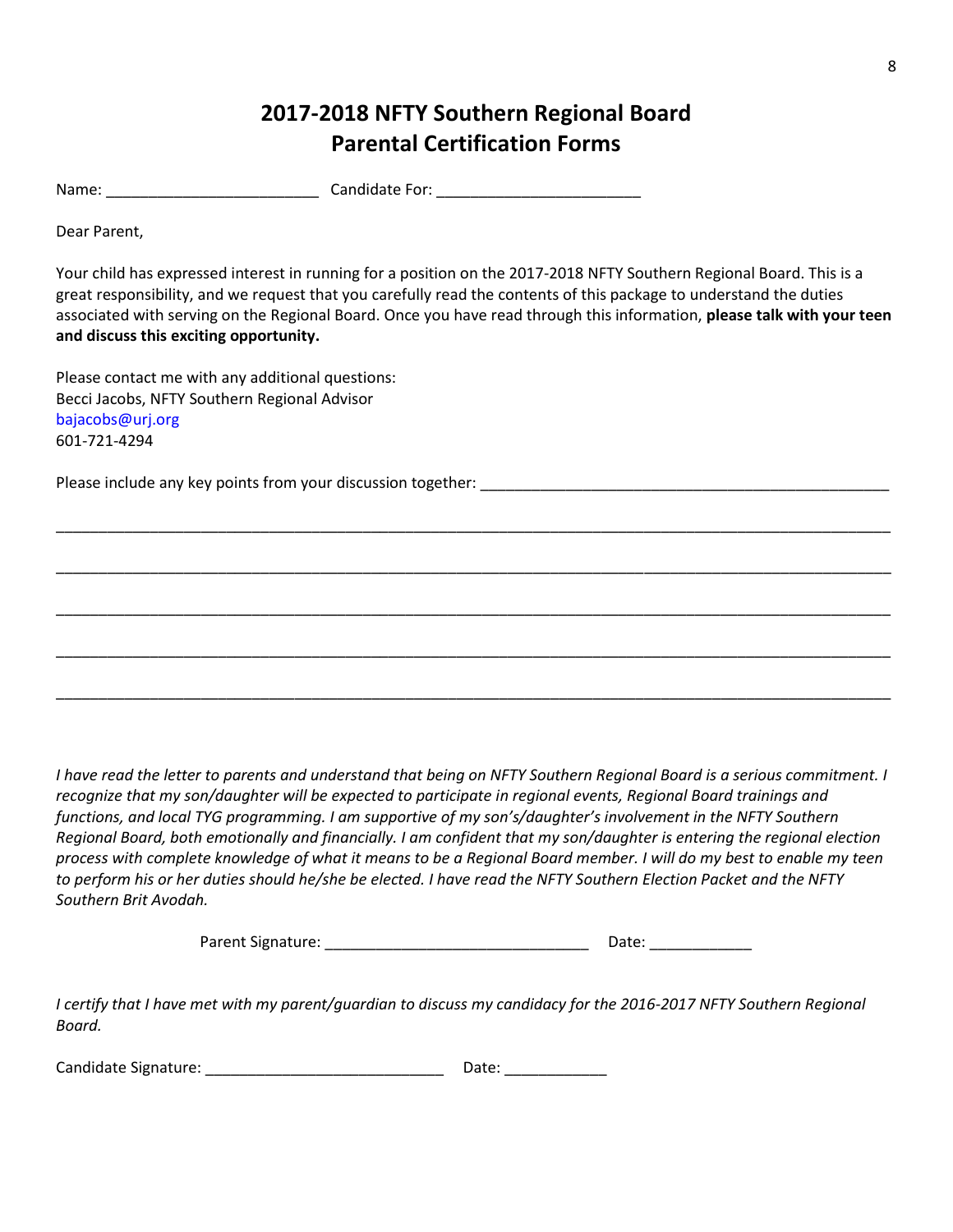# **2017-2018 NFTY Southern Regional Board Advisor Certification Forms**

Name: The Candidate For:  $\blacksquare$ 

Dear NFTY Southern TYG Advisor,

The above-named candidate intends to run for a NFTY Southern Regional Board position for the 2017-2018 school year. **Please take time to meet with him/her to discuss his/her potential as a board member, as well as the importance of such a commitment.** Please be in touch with Regional Advisor Becci Jacobs if you have questions about what should be discussed in this conversation. After you meet with the candidate, please sign the bottom of this form, certifying his/her candidacy for the position listed above.

\_\_\_\_\_\_\_\_\_\_\_\_\_\_\_\_\_\_\_\_\_\_\_\_\_\_\_\_\_\_\_\_\_\_\_\_\_\_\_\_\_\_\_\_\_\_\_\_\_\_\_\_\_\_\_\_\_\_\_\_\_\_\_\_\_\_\_\_\_\_\_\_\_\_\_\_\_\_\_\_\_\_\_\_\_\_\_\_\_\_\_\_\_\_\_\_\_\_

\_\_\_\_\_\_\_\_\_\_\_\_\_\_\_\_\_\_\_\_\_\_\_\_\_\_\_\_\_\_\_\_\_\_\_\_\_\_\_\_\_\_\_\_\_\_\_\_\_\_\_\_\_\_\_\_\_\_\_\_\_\_\_\_\_\_\_\_\_\_\_\_\_\_\_\_\_\_\_\_\_\_\_\_\_\_\_\_\_\_\_\_\_\_\_\_\_\_

\_\_\_\_\_\_\_\_\_\_\_\_\_\_\_\_\_\_\_\_\_\_\_\_\_\_\_\_\_\_\_\_\_\_\_\_\_\_\_\_\_\_\_\_\_\_\_\_\_\_\_\_\_\_\_\_\_\_\_\_\_\_\_\_\_\_\_\_\_\_\_\_\_\_\_\_\_\_\_\_\_\_\_\_\_\_\_\_\_\_\_\_\_\_\_\_\_\_

\_\_\_\_\_\_\_\_\_\_\_\_\_\_\_\_\_\_\_\_\_\_\_\_\_\_\_\_\_\_\_\_\_\_\_\_\_\_\_\_\_\_\_\_\_\_\_\_\_\_\_\_\_\_\_\_\_\_\_\_\_\_\_\_\_\_\_\_\_\_\_\_\_\_\_\_\_\_\_\_\_\_\_\_\_\_\_\_\_\_\_\_\_\_\_\_\_\_

\_\_\_\_\_\_\_\_\_\_\_\_\_\_\_\_\_\_\_\_\_\_\_\_\_\_\_\_\_\_\_\_\_\_\_\_\_\_\_\_\_\_\_\_\_\_\_\_\_\_\_\_\_\_\_\_\_\_\_\_\_\_\_\_\_\_\_\_\_\_\_\_\_\_\_\_\_\_\_\_\_\_\_\_\_\_\_\_\_\_\_\_\_\_\_\_\_\_

Please contact me with any additional questions: Becci Jacobs, NFTY Southern Regional Advisor [bajacobs@urj.org](mailto:bajacobs@urj.org)  601-721-4294

Please include key points from your discussion together: \_\_\_\_\_\_\_\_\_\_\_\_\_\_\_\_\_\_\_\_\_\_\_

*I am aware that this member of my TYG is seeking a position on the 2017-2018 NFTY Southern Regional Board. I have spoken with him/her in detail about this commitment. I certify that they are a member in good standing of my TYG, and I support his/her pursuit of a regional leadership position.* 

| TYG Advisor Signature: | Date: |  |
|------------------------|-------|--|
|------------------------|-------|--|

*I certify that I have met with my TYG Advisor to discuss my candidacy for the 2016-2017 NFTY Southern Regional Board.* 

Candidate Signature: \_\_\_\_\_\_\_\_\_\_\_\_\_\_\_\_\_\_\_\_\_\_\_\_\_\_\_\_ Date: \_\_\_\_\_\_\_\_\_\_\_\_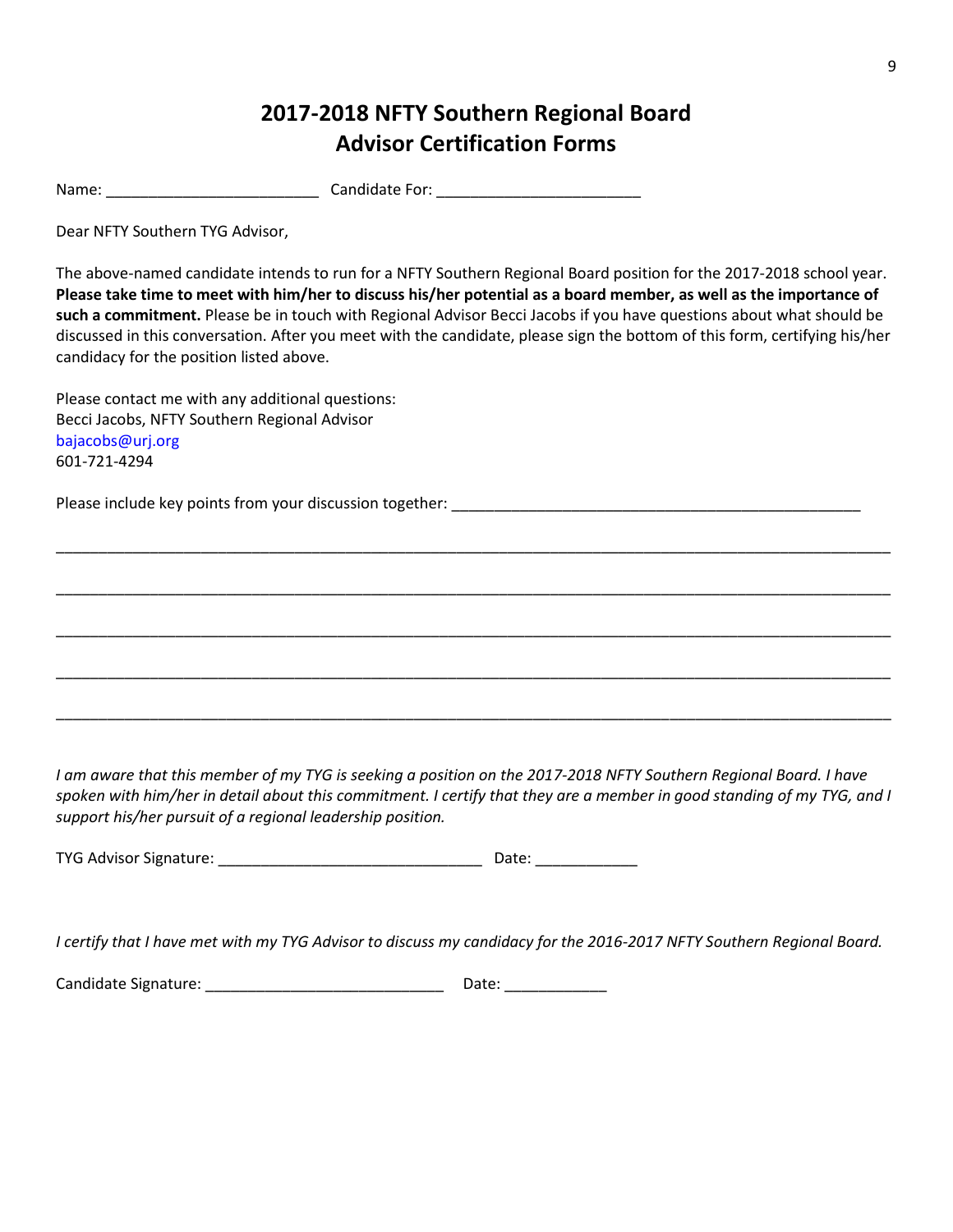# **2017-2018 NFTY Southern Regional Board Rabbinic Certification Forms**

Name: The candidate For:  $\blacksquare$ 

Dear Rabbi,

The above-named candidate intends to run for a NFTY Southern Regional Board position for the 2017-2018 school year. **Please take time to meet with him/her to discuss his/her potential as a board member, as well as the importance of such a commitment.** After you meet with the candidate, please sign the bottom of this form, certifying his/her candidacy for the position listed above.

It is the expectation that NFTY Southern Regional Board members serve as role models for the members of our organization. They do this through their maturity, personal leadership skills, programming ability, strong commitment to Judaism, and forward thinking on social issues. This wonderful experience of leading NFTY Southern comes with a great deal of responsibility. By running for board, the candidate is choosing to make NFTY a priority over the next school year. Each board member leads by example, and it is expected that each board member will uphold the NFTY Brit Kehillah, Code of Conduct, as well as support the enforcement of that Code at all NFTY events.

\_\_\_\_\_\_\_\_\_\_\_\_\_\_\_\_\_\_\_\_\_\_\_\_\_\_\_\_\_\_\_\_\_\_\_\_\_\_\_\_\_\_\_\_\_\_\_\_\_\_\_\_\_\_\_\_\_\_\_\_\_\_\_\_\_\_\_\_\_\_\_\_\_\_\_\_\_\_\_\_\_\_\_\_\_\_\_\_\_\_\_\_\_\_\_\_\_\_

\_\_\_\_\_\_\_\_\_\_\_\_\_\_\_\_\_\_\_\_\_\_\_\_\_\_\_\_\_\_\_\_\_\_\_\_\_\_\_\_\_\_\_\_\_\_\_\_\_\_\_\_\_\_\_\_\_\_\_\_\_\_\_\_\_\_\_\_\_\_\_\_\_\_\_\_\_\_\_\_\_\_\_\_\_\_\_\_\_\_\_\_\_\_\_\_\_\_

\_\_\_\_\_\_\_\_\_\_\_\_\_\_\_\_\_\_\_\_\_\_\_\_\_\_\_\_\_\_\_\_\_\_\_\_\_\_\_\_\_\_\_\_\_\_\_\_\_\_\_\_\_\_\_\_\_\_\_\_\_\_\_\_\_\_\_\_\_\_\_\_\_\_\_\_\_\_\_\_\_\_\_\_\_\_\_\_\_\_\_\_\_\_\_\_\_\_

\_\_\_\_\_\_\_\_\_\_\_\_\_\_\_\_\_\_\_\_\_\_\_\_\_\_\_\_\_\_\_\_\_\_\_\_\_\_\_\_\_\_\_\_\_\_\_\_\_\_\_\_\_\_\_\_\_\_\_\_\_\_\_\_\_\_\_\_\_\_\_\_\_\_\_\_\_\_\_\_\_\_\_\_\_\_\_\_\_\_\_\_\_\_\_\_\_\_

\_\_\_\_\_\_\_\_\_\_\_\_\_\_\_\_\_\_\_\_\_\_\_\_\_\_\_\_\_\_\_\_\_\_\_\_\_\_\_\_\_\_\_\_\_\_\_\_\_\_\_\_\_\_\_\_\_\_\_\_\_\_\_\_\_\_\_\_\_\_\_\_\_\_\_\_\_\_\_\_\_\_\_\_\_\_\_\_\_\_\_\_\_\_\_\_\_\_

Please feel free to contact me with any additional questions: Becci Jacobs, NFTY Southern Regional Advisor [bajacobs@urj.org](mailto:bajacobs@urj.org)  601-721-4294

Please include any key points from your discussion together: \_\_\_\_\_\_\_\_\_\_\_\_\_\_\_\_\_\_\_\_\_\_\_\_\_\_\_\_\_\_\_\_\_\_\_\_\_\_\_\_\_\_\_\_\_\_\_\_

*I am aware that this member of my congregation is seeking a position on the 2017-2018 NFTY Southern Regional Board. I have spoken with him/her in detail about this commitment. I certify that they are a member in good standing of my congregation, and I support his/her pursuit of a regional leadership position.* 

Rabbi Signature: \_\_\_\_\_\_\_\_\_\_\_\_\_\_\_\_\_\_\_\_\_\_\_\_\_\_\_\_\_\_\_ Date: \_\_\_\_\_\_\_\_\_\_\_\_

*I certify that I have met with my Rabbi to discuss my candidacy for the 2017-2018 NFTY Southern Regional Board.* 

Candidate Signature: \_\_\_\_\_\_\_\_\_\_\_\_\_\_\_\_\_\_\_\_\_\_\_\_\_\_\_\_ Date: \_\_\_\_\_\_\_\_\_\_\_\_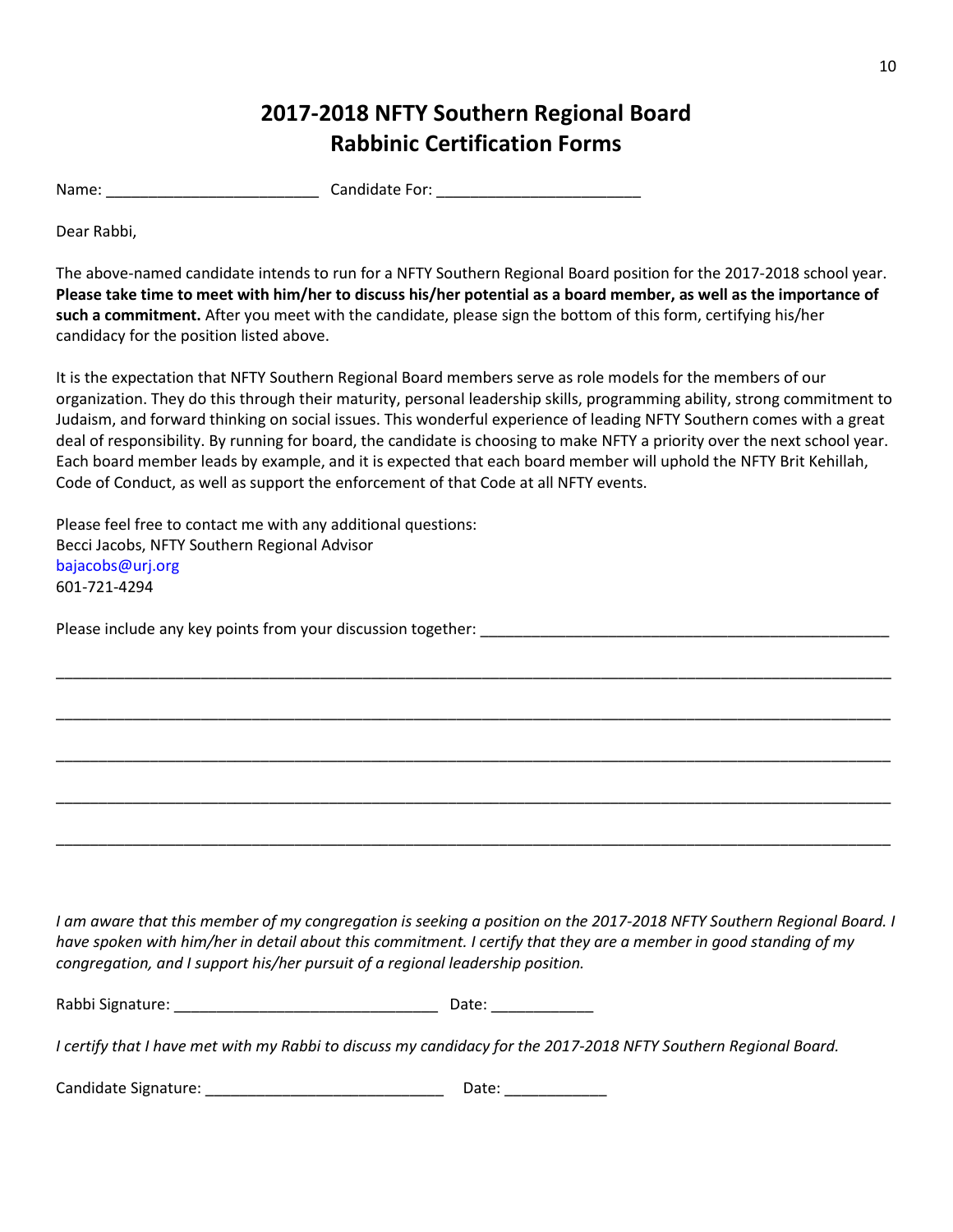# **2017-2018 NFTY Southern Regional Board Duties and Responsibilities**

### **GENERAL DUTIES FOR ALL POSITIONS**

- 1. Attend all executive board meetings (held in person or conference calls).
- 2. Attend all regional events including Leadership Training Institute, Winter Kallah, Junior Youth Group Retreat, and Spring Conclave.
- 3. Attend the New Board Retreat to be held following elections.
- 4. Attend Mechina (the North American Regional Leadership Training program) and NFTY Convention.
- 5. Be an active participant in your local youth group. This includes attendance at events, serving as an ex-officio on your local board, potential program writing, and other forms of assistance.
- 6. Strongly encouraged to attend Dream Street.
- 7. Plan and write programs for regional events.
- 8. Serve as role model for other NFTYites by demonstrating good judgment in the decisions made and by upholding the Brit Kehillah both within and outside of NFTY.
- 9. Be an active member of their respective NFTY North American network.
- 10. Head their respective NFTY Southern networks and coordinate communication with their respective TYG board members.
- 11. Serve as an executive board liaison to at least one General Board member.
- 12. Uphold the board brit (signed at the New Board Retreat) while at any URJ or URJ affiliated event (including NFTY regional and North-American events, URJ Summer Programs, URJ Camps, etc.).

### **CONSTITUTIONAL RESPONSIBILITIES OF POSITIONS**

The duties of the NFTY's Southern Regional Officers shall include, but not be limited to the following: Section 1 - The **President** shall:

- Preside at all NFTY Southern's meetings and NFTY Southern's Regional Board meetings;
- Conduct for NFTY Southern all affairs with NFTY;
- Attend the NFTY Board Meetings as NFTY Southern's delegate;
- Submit to the NFTY Southern Regional Board a report on the NFTY Board meeting;
- Be NFTY Southern's liaison to NFTY in all matters regarding NFTY Competitions taking place at NFTY North American Convention;
- Serve as chairperson of a committee consisting of executive officers as well as the advisors to choose chairpersons and remove them when necessary;
- Create and appoint new committees when necessary;
- Serve as ex-officio chairperson of all committees;
- Be responsible for the work of and exercise direct supervision over the members of the board and committee chairmen;
- Be responsible for the execution of all the laws, by-laws, and policies of this organization;
- Be responsible for carrying out the administrative functions of the organization;
- Be responsible for administering the election procedure as outlined in the Constitution;
- Vote only to break a tie;
- Serve as Chairperson, along with the Rabbinic Advisor(s) and Regional Advisor of Leadership Training Institute, JYG and Winter Kallah;
- Serve as NFTY Southern's representative at all NFTY President network meetings
- Maintain an active President network with each TYG and help solve problems which may arise within each TYG;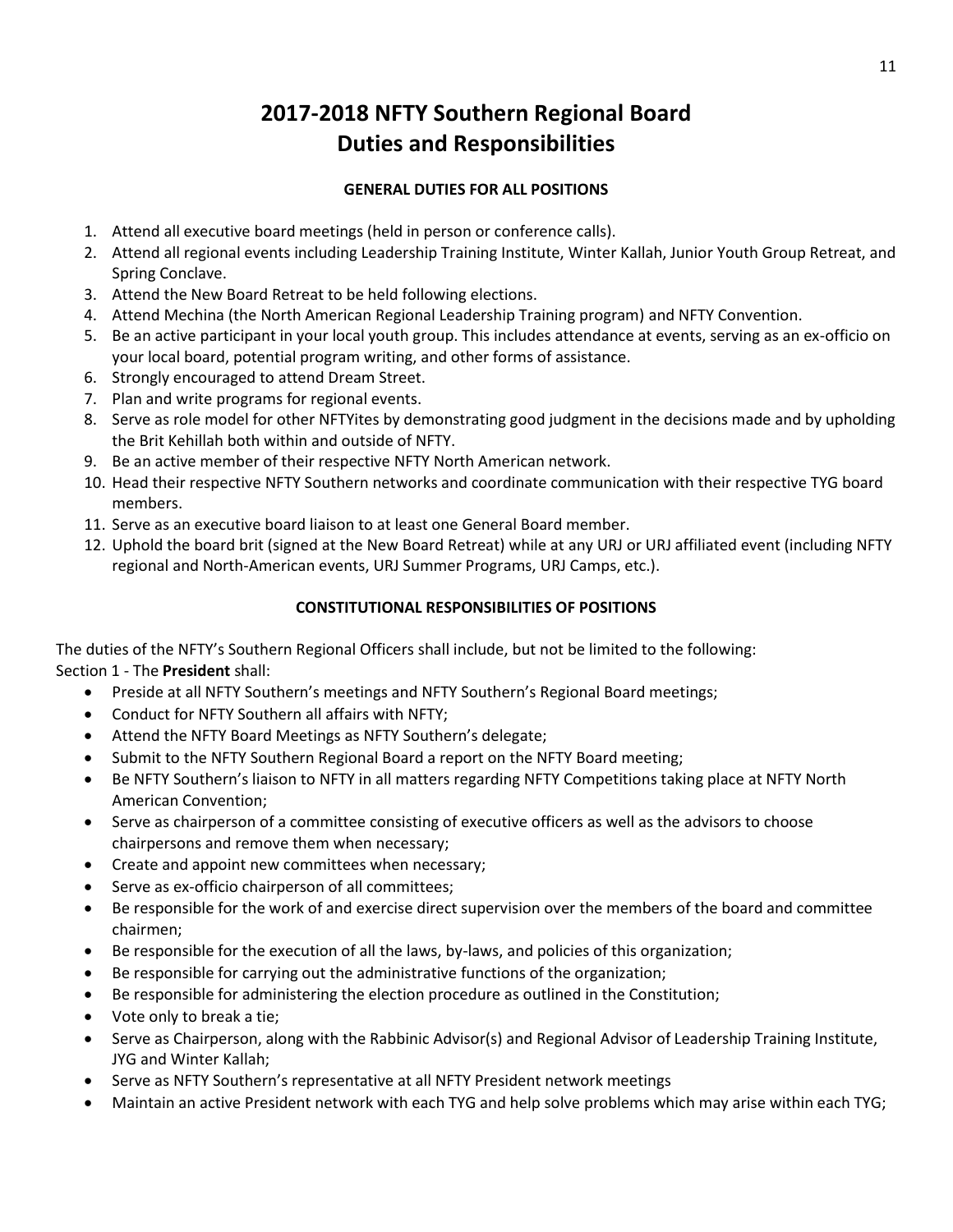### Section 2 - The **Programming Vice President** shall:

- Perform all the duties of and possess all the powers of the President in the event of the absence or disability of the President;
- Serve as ex-officio vice-chairperson of all committees;
- Be responsible to the President and assist him/her at all times in the performance of his/her duties;
- Attend the NFTY Board Meeting as a NFTY Southern delegate;
- Oversee all programming at all regional events;
- Serve as NFTY Southern's representative at all NFTY PVP network meetings;
- Maintain an active PVP network with each TYG and help solve problems which may arise within each TYG;

### Section 3 - The **Social Action Vice President** shall:

- Oversee and facilitate all Social Action programming at Leadership Training Institute, JYG and Winter Kallah as well as all conclaves;
- Attend the NFTY Board Meetings as NFTY Southern's delegate;
- Serve as NFTY Southern's representative at all NFTY SAVP network meetings;
- Serve as NFTY Southern's liaison to all matters concerning Camp Dream Street and promote Camp Dream Street within the region;
- Facilitate and encourage programming on NFTY's current Action Theme;
- Maintain an active SAVP network with each TYG and help solve problems which may arise within each TYG;

### Section 4 - The **Religious and Cultural Vice President** shall:

- Provide information on creative worship to all interested TYG's;
- Promote and encourage TYG involvement in Reform Jewish cultural activities;
- Stimulate knowledge or our Jewish heritage in keeping with Reform Judaism's creed of "choice through knowledge" and one of NFTY's thirteen guiding principles, "to learn and to do";
- Keep NFTY Southern aware of Israel's position in world affairs and in the Jewish communities;
- Attend the NFTY Board Meetings as NFTY Southern's delegate;
- Serve as NFTY Southern's representative at all NFTY RCVP network meetings;
- Oversee and facilitate all religious and cultural programming at Leadership Training Institute, JYG and Winter Kallah as well as all conclaves;
- Collaborate with the Regional Songleader on the Havdallah Service for all regional events;
- Maintain an active RCVP network with each TYG and help solve problems which may arise within each TYG;

### Section 5 - The **Membership Vice President** shall:

- Serve as NFTY Southern's representative at all NFTY Membership network meetings;
- Compile and distribute NFTY Southern's roster via e-mail immediately following each regional event;
- Endeavor to help all member TYG's to increase membership participation through creative programming;
- Maintain an active MVP network with each TYG and help solve any problems which may arise within each TYG;

### Section 6 - The **Communications Vice President** shall:

- Coordinate the selling and distribution of Kiss-o-grams;
- Oversee all event giveaways and merchandise;
- Maintain a complete account of the minutes of all NFTY Southern meetings and all executive meetings;
- In conjunction with the Regional Advisor, maintain and update the content of NFTY Southern's social media presence;
- Be responsible for NFTY Southern's public relations within the greater organization, including but not limited to, submitting blog posts on behalf of NFTY Southern to NFTY North America;
- Publish a regional newspaper at every regional event;
- Maintain an active CVP Network (to include Communications Vice Presidents, Treasurers, and Secretaries) with each TYG and help solve any problems which may arise within each TYG.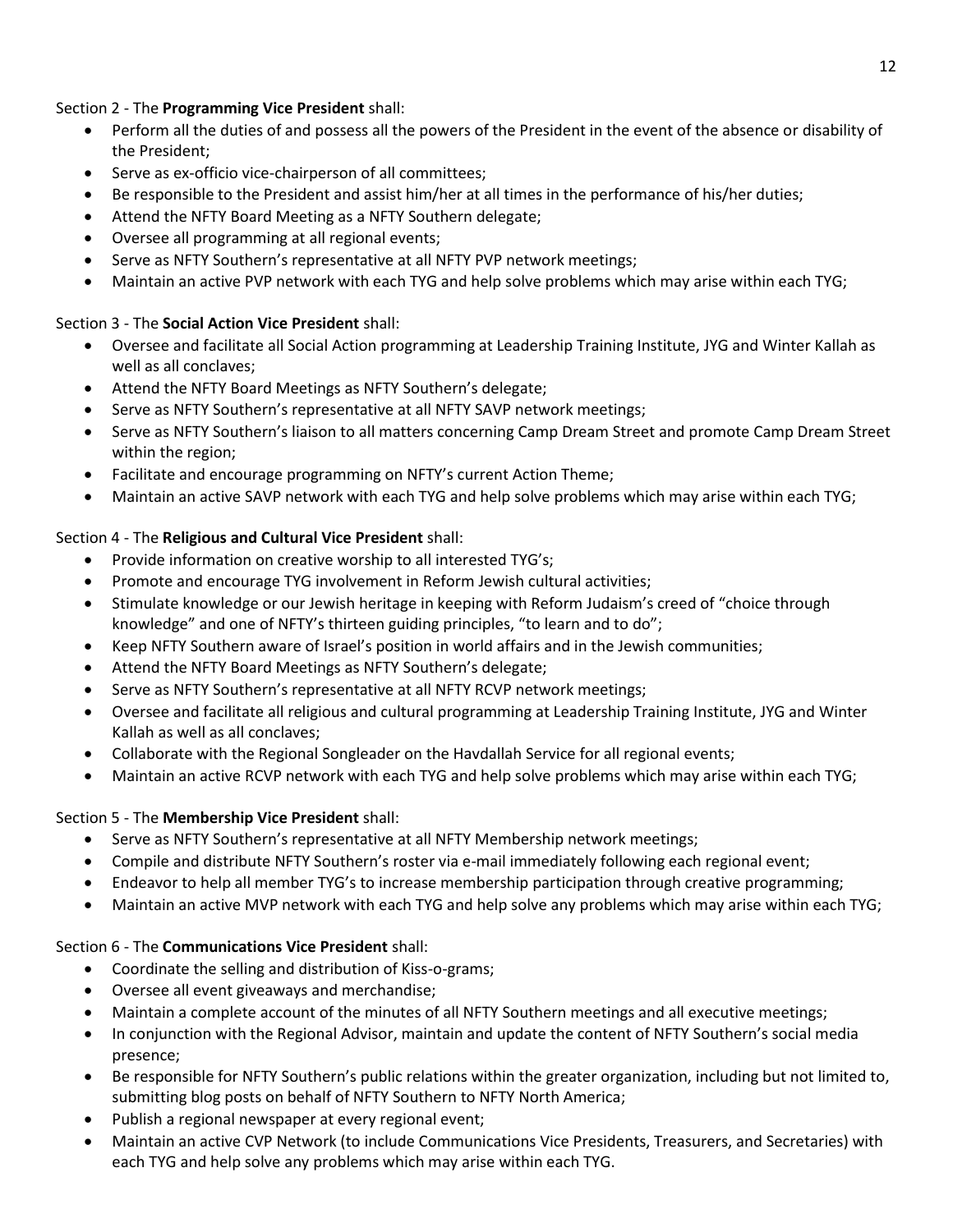# **2017-2018 NFTY Southern Regional Board Platform Packet Guidelines**

Those seeking candidacy for the 2016-2017 NFTY Southern Regional Board must complete a Platform Packet for the position they seek and submit it to the Regional Advisor *by email* [\(bajacobs@urj.org\)](mailto:bajacobs@urj.org) by 11:59pm March 20<sup>th</sup>, 2017.

**The completed document must be no more than 3 pages, using 12-point font and standard double-spaced formatting. Please include your name and position desired on top right of each page and reprint the prompts in bold before each of your answers.** In the meet the candidate portion of the election process, candidates will individually meet with TYGs to discuss their platform packet. Please contact Becci Jacobs with any questions.

### *General Questions – ALL Candidates must answer the following questions:*

- 1. Why are you running for regional board? Why have you chosen to run for this specific position?
- 2. What makes you qualified for this position?
- 3. What are your goals for this position?

#### **President:**

- 1. Regardless of our strength as a youth movement, the foundation of NFTY is the TYG. Many TYGs in our region are strong at the local level but have few regionally-active members, while others barely exist except as a means for members to go to regional events. How would you, with the Regional Board, help TYGs attain a solid local unity while fostering a common sense of identity in the region?
- 2. Choose a quote and explain how it represents you.

#### **Programming Vice President:**

- 1. What do you feel is most valuable for participants to feel and experience in programming at NFTY Southern regional events?
- 2. Create up with a hypothetical theme and program idea for an event next year. Include a description of a potential challenge that could arise and how you'd address the challenge if it arose.

#### **Social Action Vice President:**

- 1. What is your experience with Camp Dream Street and how will you continue to promote participation among NFTY Southerners?
- 2. Name one Social Action initiative you would like to bring to NFTY and explain how you would implement it.

#### **Religious and Cultural Vice President:**

- 1. How do you plan to engage NFTY Southerners Jewishly?
- 2. Share a program or text study idea related to the Torah portion that we read during Spring Conclave?

#### **Membership Vice President:**

- 1. Describe a strategy you'd implement in recruiting new membership and/or promoting regional events?
- 2. How would you explain to an 8th grader why they should join NFTY? What about an 11th grader?

#### **Communications Vice President:**

- 1. To demonstrate your writing skills, please share a brief memory from an experience in NFTY that has made a lasting impact on you.
- 2. Create a hypothetical outline for regional event promotion on social media. When would social media posts take place? What social media tools would you utilize? Feel free to include photos or graphics as example.